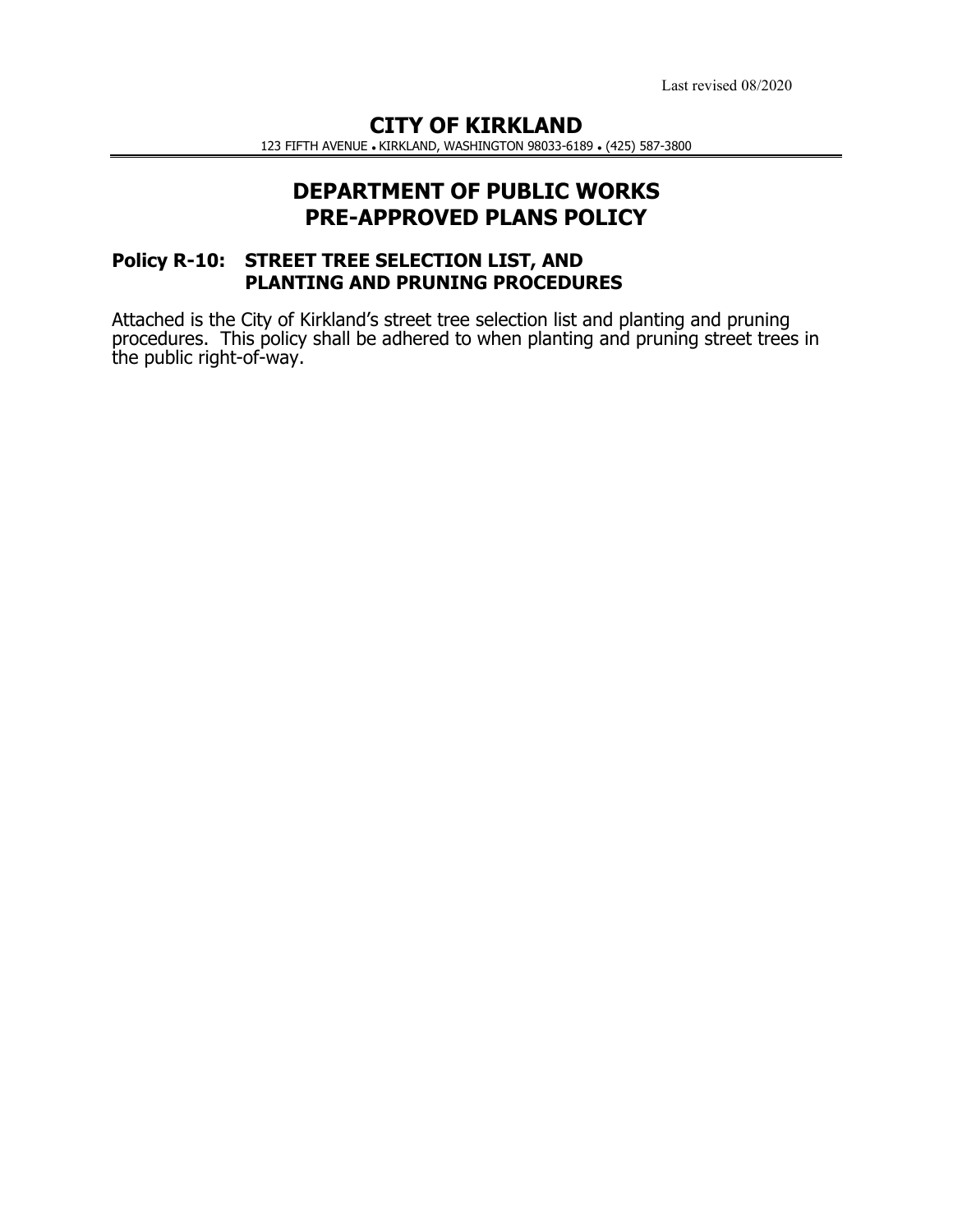

# **STREET TREE SELECTION LIST, AND PLANTING & PRUNING PROCEDURES**

# **PLANT APPLICATION & PLANTING PROCEDURES:**

The City of Kirkland requires the planting and maintenance of trees along public streets. An adjacent property owner or tenant may plant a tree in a street-planting strip or near the road subject to City review and approval of the type of tree and the planting location. Contact the Public Works Department at 425-587-3800 for an application. After you receive approval to plant, you will be responsible for properly planting and maintaining the tree. This includes watering during the drier seasons, mulching, and pruning.

When private contractors, developers, and property owners are required to plant street trees as part of a private development or redevelopment project, standards of tree selection, location, planting, and a two-year maintenance bond are required.

Besides selecting a tree for aesthetics, please consider the following before you choose a tree and plant it:

- 1) In most cases, the planting of trees is required only when there is a curbed roadway and a minimum 4.5 foot wide planting strip.
- 2) Trees must be planted to the following standards:
	- a) A minimum of 18 inches back from the face of the curb.
	- b) 5 feet from underground utility lines if possible.
	- c) 20 feet from street lights or other existing trees.
	- d) 30 feet from most street intersections 50 feet if it has a stop sign.
	- e) **Before planting, you MUST call 72 hours in advance for underground utility locations. This is a toll free call @ 1-800-424-5555.** They will mark your planting strip for the location of your water, electric, gas, and power lines. Knowing these locations in advance may save you time and money by preventing an accident.
	- f) Unless automatic irrigation is provided, trees must be planted between October and February.
	- g) Deciduous trees shall be a minimum 2-inch caliper when planted. Conifer trees shall be a minimum of 6 to 8 feet tall when planted.
	- h) Conifer trees are approved on a case-by-case basis. Safety and impact on maintenance workload will be primary considerations. Conifer trees are never allowed in center medians.
	- i) For newly planted street trees there should be no branching from the trunk below 5 feet from the ground or walk provided that the branches do not encroach into the sidewalk or street.
	- j) Trees that are naturally resistant to pests and produce little fruits are required.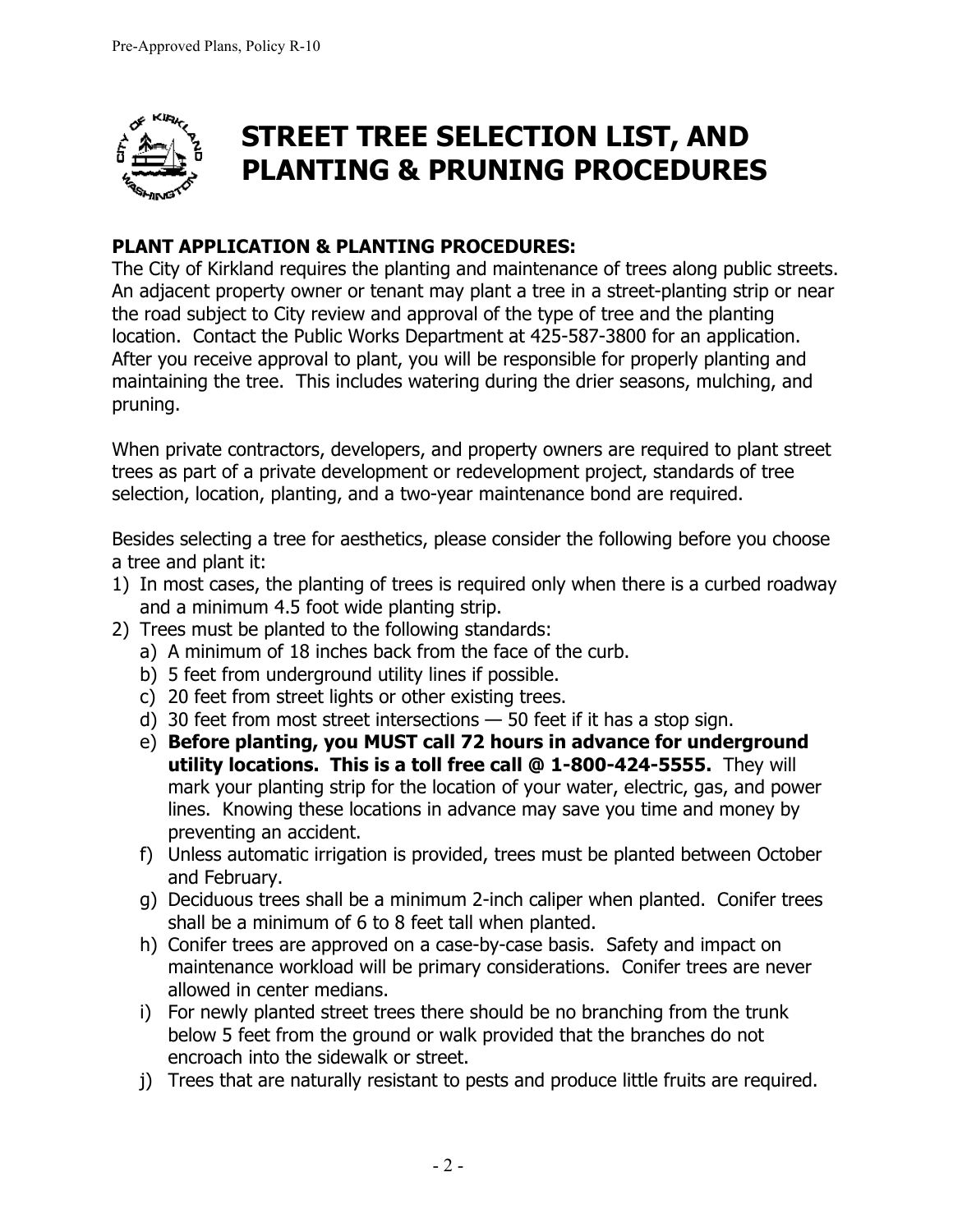### **TREE SELECTION:**

This document refers to trees on public rights-of-way only.

Refer to the "Recommended Kirkland Street Tree Planting List" below for a listing of trees generally recommended for planting within the planting strip area. This list includes a variety of tree shapes and sizes that can be utilized in a variety of circumstances. Please be aware that this list concentrates on hardy and readily available tree species in the Kirkland area. Also, be aware that current industry belief is that species diversity is a major key to a healthy community/urban forest. It is now recommended that no one species account for more than 8% of the total number of trees in the forest. Therefore, certain trees may not be considered appropriate due to an existing overabundance of that species in a certain part of town. Contact the City of Kirkland Street Department at 425-587-3900 for details. (Specific tree species that are limited in certain neighborhoods include: Norway Maple, Crimson King Maple, Red Maple, Pin Oak, Sweetgum.)

Also please be aware that the list is updated every two years. Tree species may be added or removed from the list as information becomes available. This means that tree species you may see in and around Kirkland are no longer permitted to be planted. Or it may mean that certain species of trees were not readily available at the last review of the list. If there is a particular tree you are interested in that is not on the list, and is also not on the "Trees Not Recommended or Not Permitted along Kirkland Streets" below, you may provide the name of the tree and information for the City to consider with your application. The request and information will be reviewed in relation to the other demands of the right of way. You will then be informed of the decision.

When planting trees under utility lines, choose only small-scale trees that will remain small when mature.

Planting widths: The City Code requires that trees be planted 30 feet on center.

There is no need to meet a City staff representative on site. If you have specific concerns, you may note them on the planting application. Be specific and the City will address your concerns. If you have any questions you may call 425-587-3225 and talk with the permit technician. Staff will consider alternative species proposed on a caseby-case basis. If you are requesting permission to plant a tree species not on this list please provide information about the tree's growth habit, mature size, disease and insect resistance, and any other pertinent information that supports the inclusion of the tree.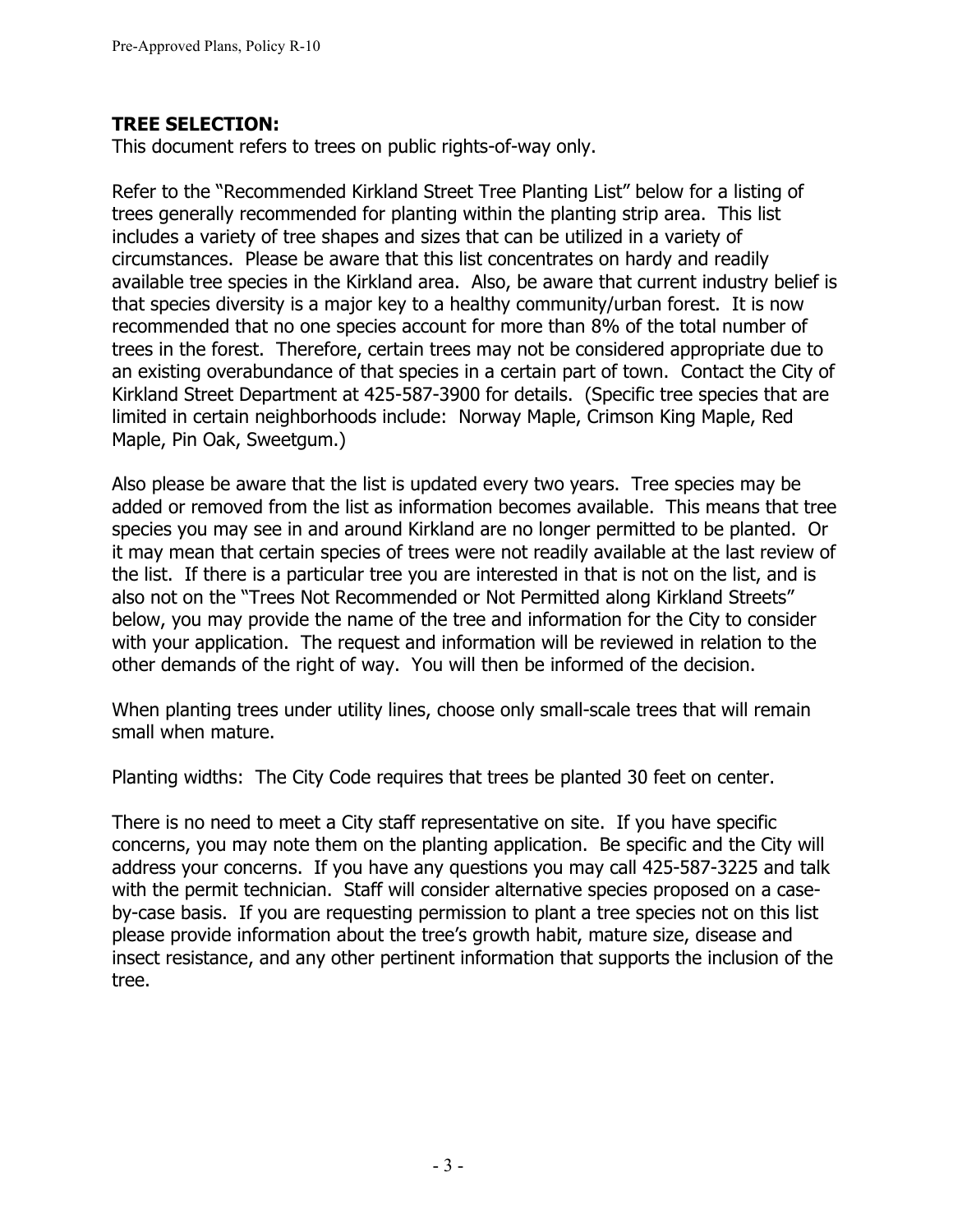### **PROHIBITED STREET TREES FOR THE CITY OF KIRKLAND:**

City of Kirkland Code allows the City to prohibit the following trees from being planted on public rights-of-way. The trees may not be planted closer than the listed minimum planting distance to streets or sewers:

| <b>SPECIES:</b>                                               | MINIMUM PLANTING DISTANCE: |
|---------------------------------------------------------------|----------------------------|
| Populus trichocarpa, Black Cottonwood                         | 40'                        |
| Populus deltoides, Eastern Cottonwood                         | 40'                        |
| Populus nigra 'Italica', Lombardy Poplar                      | 40'                        |
| Ailanthus altisima, Tree of Heaven                            | 25'                        |
| Salix sp., Willow trees                                       | 25'                        |
| Ulmus americana, American Elm                                 | 40'                        |
| Sycamore                                                      | 40'                        |
| London Plane                                                  | 40'                        |
| Prunus sp., Cherry, stone fruits, etc                         | 25'                        |
| (Malus, Crab Apple, WSU approved for western Washington only) |                            |
| Alnus rubra, Red Alder                                        | 25'                        |
| <i>Robinia pseudoacacia</i> , Black Locust                    | 30'                        |
| Pinus sp., any Pine trees                                     | 30'                        |
| Betula jacquemontii or nigra any Birch                        | <b>Not Allowed</b>         |

### **MAINTENANCE RESPONSIBILITY:**

Trees planted or growing naturally on City of Kirkland rights-of-way are property of the City and require a permit to prune, cut, or remove. All pruning and trimming is to be done to current standards adopted by the International Society of Arboriculture or the National Arborist Association. Trees are to be pruned 8 feet above sidewalks and 14 feet above roadways. Newly planted street trees may have branching 5 feet from the ground or walk provided that the branches do not encroach into the sidewalk or street. Current City policy is that it is the responsibility of the adjacent property owner to perform maintenance on the trees. Maintenance includes watering, feeding, mulching, and protecting a street tree to help achieve its mature size and full environmental function.

If you have any questions about maintenance or about caring for street trees you can call the Streets Maintenance Division at 425-587-3900.

### **TREE PRUNING AND REMOVAL:**

The pruning and removal of street trees and right-of-way trees is prohibited without a written permit from the City Department of Public Works obtained in advance. To request such a permit, contact Public Works at 425-587-3800 or use the website below:

http://www.ci.kirkland.wa.us

Under the **Most Requested** section, choose **Tree Regulations**.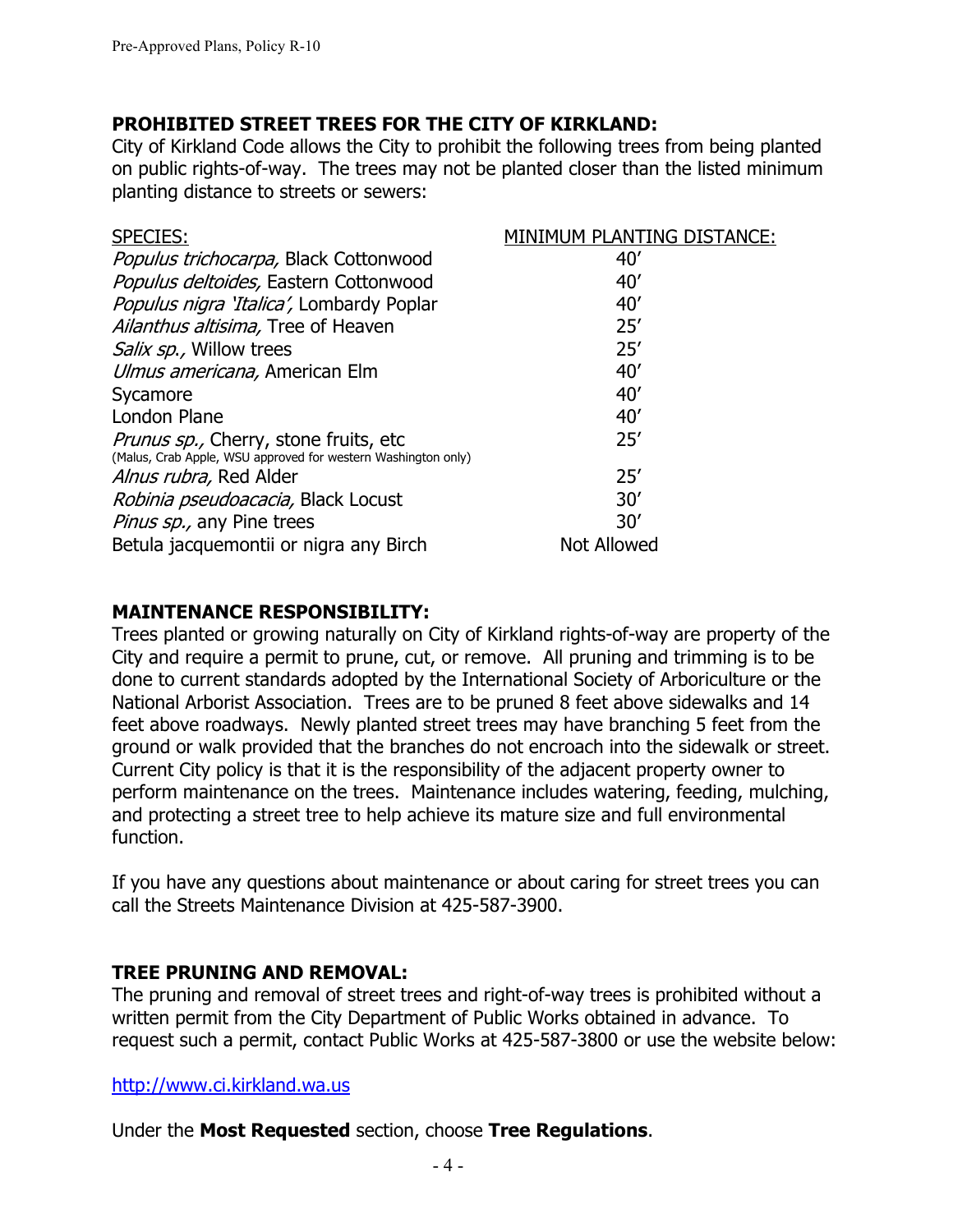# APPROVED STREET TREE LIST

Please note all trees might not be readily available.

Although the trees listed here have been pre-approved, other species may be considered for approval.

#### Small Columnar Trees

| <b>IScientific &amp; Common Name</b> | <b>Mature</b><br>Height | Spread | OK<br><b>Under</b><br>Wires? | Min.<br><b>Strip</b><br>Width | <b>Drought</b><br>Tolerant* | <b>Flower</b><br>Color | <b>Comments</b>                         |
|--------------------------------------|-------------------------|--------|------------------------------|-------------------------------|-----------------------------|------------------------|-----------------------------------------|
| Malus 'Adirondack'                   |                         |        |                              |                               | 淙                           |                        |                                         |
| Adirondack Crabapple                 | 20                      | 10     | Yes                          | 5                             |                             | white                  | Fruiting                                |
| Malus 'Red Baron'                    |                         |        |                              |                               |                             |                        |                                         |
| Red Baron Crabapple                  | 20                      | 15     | Yes                          | 5                             |                             | pink                   | Fruiting                                |
| Prunus serrulata 'Royal Burgandy'    |                         |        |                              |                               |                             |                        |                                         |
| Amanogawa Flowering Cherry           | 20                      | 15     | Yes                          | 5                             |                             | dbl pink               | Bronze-purple fall color                |
| Prunus serrulata 'Amanogawa'         |                         |        |                              |                               |                             | white,                 |                                         |
| Amanogawa Japanese Flowering Cherry  | 25                      | 12     | Yes                          | 6                             |                             | pink                   |                                         |
| Cornus mas 'Saffron Sentinal'        |                         |        |                              |                               |                             |                        | Blooms on bare wood, red fruit, crimson |
| Cornelian Cherry                     | 22                      | 12     | Yes                          | 4                             |                             | vellow                 | fall color. Native, part shade OK       |
| Malus 'Sentinel'                     |                         |        |                              |                               |                             |                        |                                         |
| <b>Sentinel Crabapple</b>            | 20                      | 12     | Yes                          | 4                             |                             | pink                   | Fruiting                                |

#### Small Trees

|                                               |               |               |              | Min.         |                |               |                                           |
|-----------------------------------------------|---------------|---------------|--------------|--------------|----------------|---------------|-------------------------------------------|
|                                               | <b>Mature</b> |               | <b>Under</b> | <b>Strip</b> | <b>Drought</b> | <b>Flower</b> |                                           |
| Scientific & Common Name                      | Height        | <b>Spread</b> | Wires?       |              | Width tolerant | color         | <b>Comments</b>                           |
| Acer buegarianum                              |               |               |              |              |                |               |                                           |
| <b>Trident Maple</b>                          | 30            | 30            | Yes          | 5            |                | N/A           | Shrublike, must be trained to single stem |
| Acer ginnala                                  |               |               |              |              |                |               |                                           |
| Flame Maple                                   | 25            | 20            | Yes          | 5            |                | white         |                                           |
| Acer griseum                                  |               |               |              |              |                |               |                                           |
| Paperbark Maple                               | 30            | 20            | Yes          | 5            |                | N/A           | Smooth, peeling, cinnamon colored bark    |
| Acer palmatum                                 |               |               |              |              |                |               | Select larger varieties for street tree   |
| Japanese Maple                                | 20            | 25            | Yes          | 5            |                | N/A           | plantings                                 |
| Acer triflorum                                |               |               |              |              |                |               |                                           |
| Three-flower Maple                            | 25            | 20            | Yes          | 5            |                | N/A           | Peeling bark                              |
| Amelanchier grandflora 'Princess Diana'       |               |               |              |              |                |               |                                           |
| Princess Diana Serviceberry                   | 20            | 15            | Yes          | 4            |                | white         |                                           |
| Amelanchier x grandiflora 'Autumn Brilliance' |               |               |              |              |                |               |                                           |
| Autumn Brilliance Serviceberry                | 20            | 15            | Yes          | 4            |                | white         | Edible small fruit                        |
| Arbutus 'Marina'                              |               |               |              |              |                |               | Broadleaf evergreen, drops leaves year-   |
| <b>Strawberry Tree</b>                        | 25            | 20            | Yes          | 5            |                | pink          | round                                     |
| Asiminia triloba                              |               |               |              |              |                |               |                                           |
| Paw Paw                                       | 30            | 20            | Yes          | 5            |                | crimson       | Edible 2-4" L fruit can be messy          |
| Carpinus japonica                             |               |               |              |              |                |               |                                           |
| Japanese Hornbeam                             | 20            | 25            | Yes          | 5            |                | N/A           | Wide spreading, slow growing              |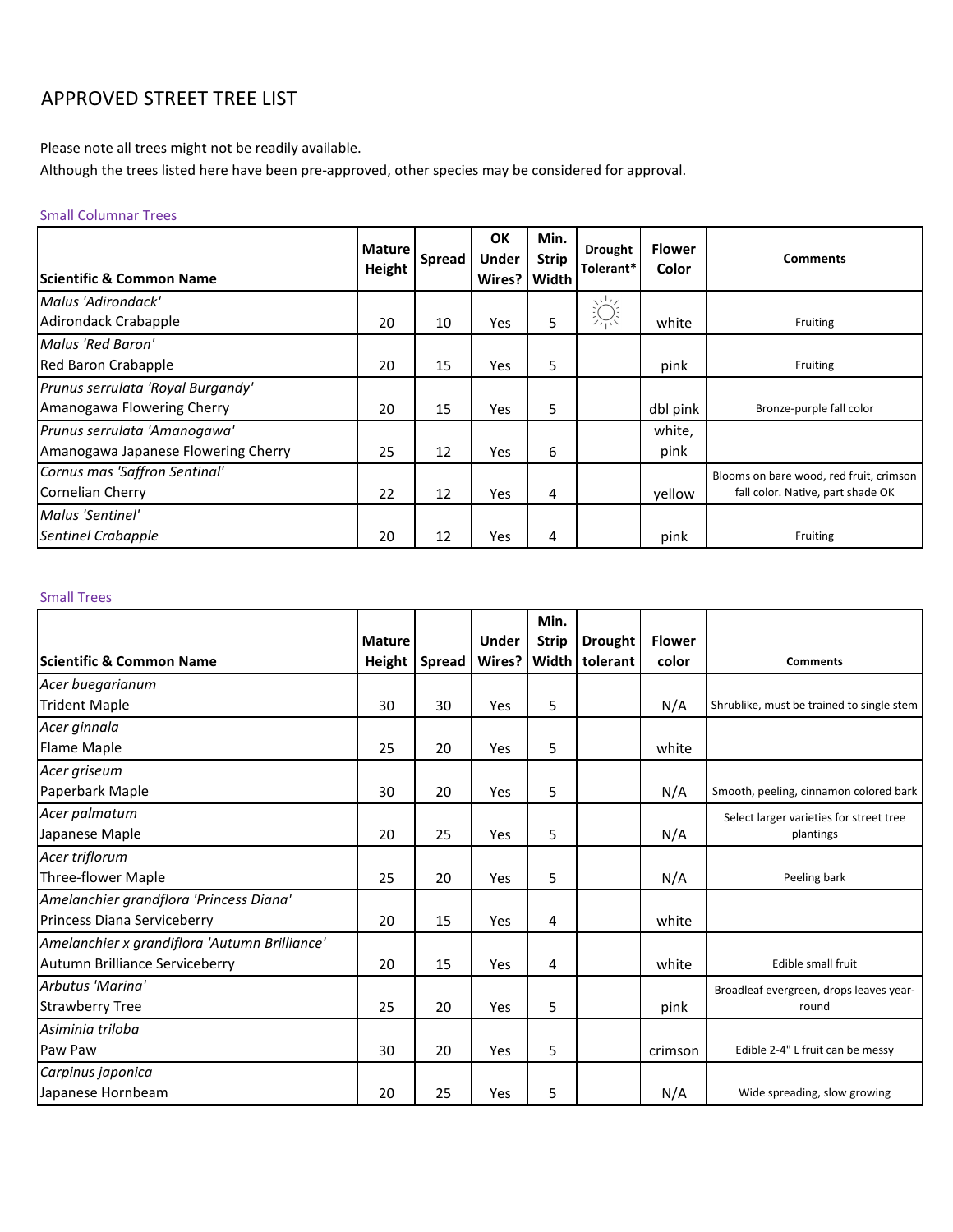| Cercis canadensis   |    |    |     |   | $\cdots$                         |      |                   |
|---------------------|----|----|-----|---|----------------------------------|------|-------------------|
| Eastern Redbud      | 25 | 30 | Yes |   |                                  | pink |                   |
| Cercis siliquastrum |    |    |     |   | $\vee$ <sup>11</sup>             |      |                   |
| Judas Tree          | 25 | 30 | Yes | ی | $\widetilde{\phantom{m}}$<br>111 | pink | Drought resistant |

#### Small Trees continued

|                                     |               |               |              | Min.         |                |               |                                            |
|-------------------------------------|---------------|---------------|--------------|--------------|----------------|---------------|--------------------------------------------|
|                                     | <b>Mature</b> |               | <b>Under</b> | <b>Strip</b> | <b>Drought</b> | <b>Flower</b> |                                            |
| <b>Scientific &amp; Common Name</b> | <b>Height</b> | <b>Spread</b> | Wires?       | Width        | tolerant       | color         | <b>Comments</b>                            |
| Maakia amurensis                    |               |               |              |              |                |               |                                            |
| Amur Maakia                         | 30            | 20            | Yes          | 5            |                | white         |                                            |
| Cornus alternifolia                 |               |               |              |              |                |               |                                            |
| Pagoda Dogwood                      | 25            | 25            | Yes          | 5            |                | white         | Varied fall color                          |
| Cornus kousa                        |               |               |              |              |                |               | Disease resistant, does not do well in dry |
| Kousa Dogwood                       | 20            | 20            | Yes          | 4            |                | white         | areas                                      |
| Cotinus obovatus                    |               |               |              |              | 澿              |               |                                            |
| American Smoke Tree                 | 25            | 25            | Yes          | 4            |                | pink          |                                            |
| Franklinia alatamaha                |               |               |              |              |                |               | Large white flowers with orange centers,   |
| <b>Franklin Tree</b>                | 20            | 20            | Yes          | 5            |                | white         | orange-red fall color                      |
| Lagerstroemia x 'Tuscarora'         |               |               |              |              | 淙              |               |                                            |
| Tuscarora Hybrid Crape Myrtle       | 20            | 20            | Yes          | 4            |                | pink          | Drought resistant                          |
| Magnolia 'Elizabeth'                |               |               |              |              |                |               | Broadleaf evergreen, drops leaves year-    |
| Elizabeth Magnolia                  | 30            | 20            | Yes          | 5            |                | yellow        | round                                      |
| Magnolia 'Galaxy'                   |               |               |              |              |                |               |                                            |
| Galaxy Magnolia                     | 30            | 15            | Yes          | 5            |                | magenta       |                                            |
| Magnolia × loebneri                 |               |               |              |              |                |               |                                            |
| Loebneri Magnolia                   | 20            | 20            | Yes          | 5            |                | white         |                                            |
| Malus 'Golden Raindrops'            |               |               |              |              |                |               |                                            |
| Golden Raindrops Crabapple          | 20            | 20            | Yes          | 5            |                | white         | Disease resistant, fruiting                |
| Malus 'Donald Wyman'                |               |               |              |              |                |               |                                            |
| Donald Wyman Crabapple              | 25            | 25            | Yes          | 5            |                | white         | Disease resistant                          |
| Malus 'Lanzam'                      |               |               |              |              |                |               |                                            |
| Lancelot Crabapple                  | 15            | 15            | Yes          | 4            |                | white         | Fruiting                                   |
| Parrotia persica                    |               |               |              |              |                |               | Drought tolerant, red, orange, yellow fall |
| Persian Parrotia                    | 30            | 20            | <b>No</b>    | 5            | 澿              | red           | colors                                     |
| Prunus 'Frankthrees'                |               |               |              |              |                |               |                                            |
| Mt. St. Helens Plum                 | 10            | 20            | Yes          | 5            |                | pink          | <b>Burgundy leaves</b>                     |
| Prunus 'Newport'                    |               |               |              |              |                |               |                                            |
| Newport Plum                        | 20            | 20            | Yes          | 5            |                | pink          | Burgundy leaves, edible fruit              |
| Prunus 'Snowgoose'                  |               |               |              |              |                |               |                                            |
| Snow Goose Cherry                   | 20            | 20            | Yes          | 5            |                | white         | Disease resistant                          |
| Prunus x yedoensis 'Akebono'        |               |               |              |              |                |               |                                            |
| Akebono Flowering Cherry            | 25            | 25            | Yes          | 6            | 浣              | pink          |                                            |
| Syringa pekinensis and others       |               |               |              |              |                | lilac,        |                                            |
| <b>Tree Lilac</b>                   | 20            | 20            | Yes          |              | 淙              | white         |                                            |
| Stewartia monodelpha                |               |               |              |              |                |               |                                            |
| Orange Bark Stewartia               | 30            | 20            | Yes          | 5            |                | white         | Brown seed pods                            |
| Stewartia psuedocamellia            |               |               |              |              |                |               |                                            |
| Japanese Stewartia                  | 25            | 15            | Yes          | 5            |                | white         | Avoid hot, dry areas                       |
|                                     |               |               |              |              |                |               |                                            |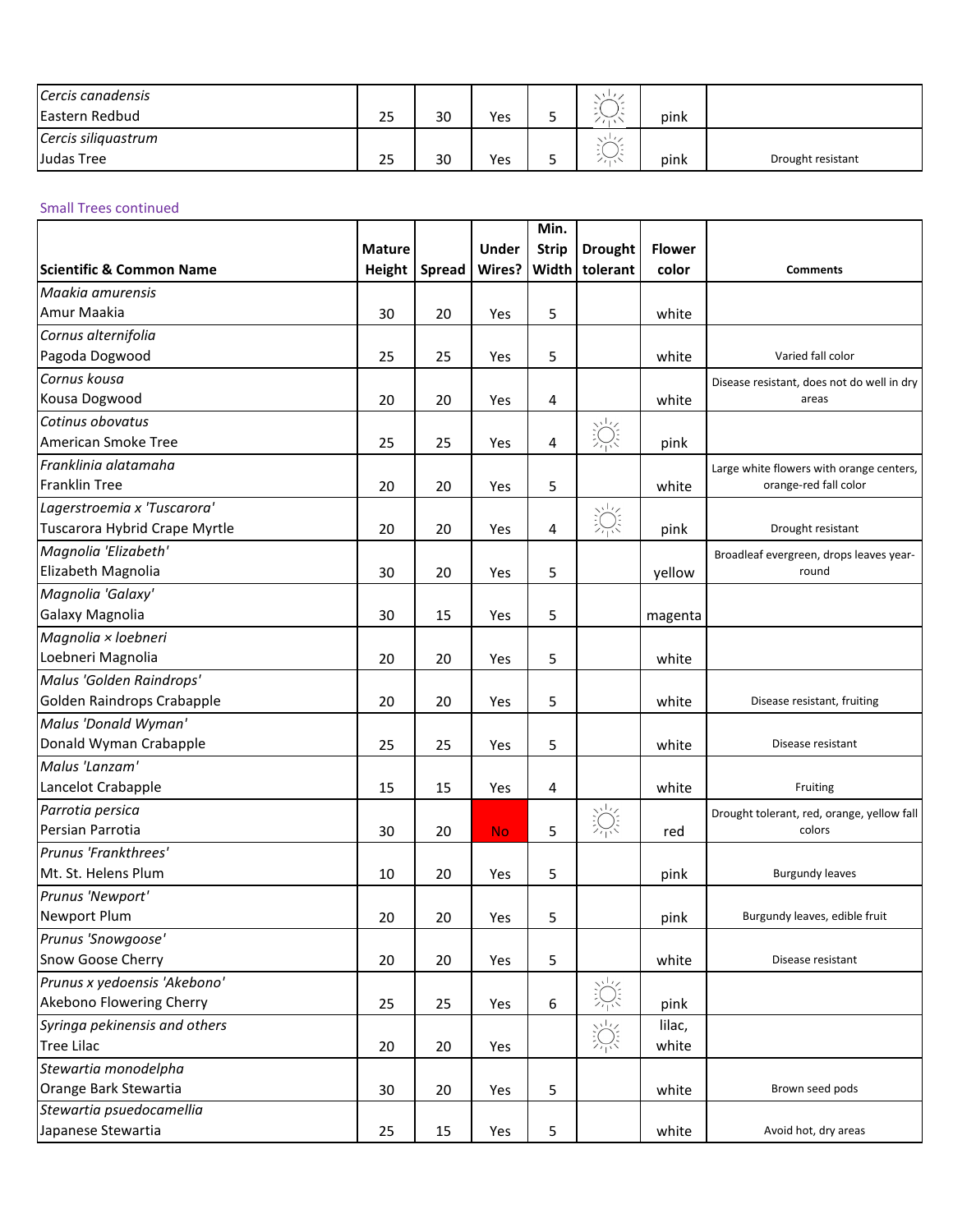| Styrax<br>: obassia<br>.          |                            |              |                                    |  |       |  |
|-----------------------------------|----------------------------|--------------|------------------------------------|--|-------|--|
| IE.<br>Fragre<br>: Styrax<br>rant | $\sim$ $\sim$<br>--<br>$-$ | 20<br>$\sim$ | $\ddot{\phantom{0}}$<br>Υρς<br>נ כ |  | white |  |

#### Medium Columnar Trees

|                                      | <b>Mature</b> |               | <b>Under</b> | <b>Strip</b> | <b>Drought</b> | <b>Flower</b> |                                            |
|--------------------------------------|---------------|---------------|--------------|--------------|----------------|---------------|--------------------------------------------|
| <b>Scientific &amp; Common Name</b>  | <b>Height</b> | <b>Spread</b> | Wires?       | Width        | tolerant       | color         | <b>Comments</b>                            |
| Acer rubrum 'Bowhall'                |               |               |              |              |                |               |                                            |
| <b>Bowhall Maple</b>                 | 40            | 20            | <b>No</b>    | 6            |                | N/A           |                                            |
| Carpinus betulus 'Fastigiata'        |               |               |              |              |                |               |                                            |
| Pyramidal European Hornbeam          | 40            | 15            | <b>No</b>    | 5            |                | N/A           | Broadens when older                        |
| Fagus sylvatica 'Dawyck Purple'      |               |               |              |              |                |               |                                            |
| Dawyck Purple Beech                  | 40            | 12            | <b>No</b>    | 6            |                | N/A           | Purple foliage, seed pods                  |
| Gleditsia tricanthus 'Draves'        |               |               |              |              |                |               |                                            |
| Streetkeeper Honeylocust             | 45            | 20            | <b>No</b>    | 6            |                | N/A           | Tight, narrow form                         |
| Liriodendron tulipfera 'Fastigiatum' |               |               |              |              |                |               |                                            |
| Columnar Tulip Tree                  | 40            | 10            | <b>No</b>    | 6            |                | white         | Does well next to buildings                |
| Malus 'Tschonoskii'                  |               |               |              |              |                |               |                                            |
| Tschonoski Crabapple                 | 30            | 15            | Yes          | 5            |                | white         | Pyramidal, sparse fruit                    |
| Oxydendron arboreum                  |               |               |              |              |                |               |                                            |
| Sourwood                             | 35            | 12            | <b>No</b>    | 5            |                | white         | <b>Brilliant fall color</b>                |
| <b>Prunus argentii Columnaris</b>    |               |               |              |              |                |               | Can suffer from brown rot in spring, great |
| Columnar Sargent Cherry              | 35            | 15            | <b>No</b>    | 8            |                | pink          | fall color                                 |
| Prunus x hillieri 'Spire'            |               |               |              |              |                |               |                                            |
| <b>Spire Cherry</b>                  | 30            | 10            | Yes          | 6            |                | pink          | Can suffer from brown rot in spring        |

#### Medium Trees

|                                              | <b>Mature</b> |               | <b>Under</b> | <b>Strip</b> | <b>Drought</b>    | <b>Flower</b> |                                               |
|----------------------------------------------|---------------|---------------|--------------|--------------|-------------------|---------------|-----------------------------------------------|
| <b>IScientific &amp; Common Name</b>         | Height        | <b>Spread</b> | Wires?       | <b>Width</b> | tolerant          | color         | <b>Comments</b>                               |
| Acer grandidentatum 'Schmidt'                |               |               |              |              |                   |               |                                               |
| Rocky Mountain Glow Maple                    | 25            | 20            | Yes          | 5            | 澿                 | N/A           | Red colors in fall                            |
| Acer rubrum 'Karpick'                        |               |               |              |              |                   |               |                                               |
| Karpick Maple                                | 40            | 20            | <b>No</b>    | 6            |                   | N/A           |                                               |
| Acer truncatum x A. platanoides 'Kiethsform' |               |               |              |              |                   |               |                                               |
| Norwegian Sunset Maple                       | 35            | 25            | <b>No</b>    | 5            | 泬                 | N/A           | Red/orange fall color                         |
| Acer truncatum x A. platanoides 'Warrenred'  |               |               |              |              | $\sqrt{1/\gamma}$ |               |                                               |
| Pacific Sunset Maple                         | 30            | 25            | <b>No</b>    | 5            | 漁                 | N/A           |                                               |
| Betula albosinensis var. septentrionalis     |               |               |              |              | 澿                 |               |                                               |
| <b>Chinese Red Birch</b>                     | 40            | 35            | <b>No</b>    | 5            |                   | N/A           | White/pink peeling bark                       |
| Carpinus caroliniana                         |               |               |              |              |                   |               |                                               |
| American Hornbeam                            | 25            | 20            | Yes          | 5            |                   | N/A           | <b>Brilliant fall color</b>                   |
| Cladrastis kentukea                          |               |               |              |              |                   |               | flower clusters in spring, bright yellow fall |
| Yellowwood                                   | 40            | 40            | <b>No</b>    | 5            |                   | white         | color                                         |
| Cornus controversa 'June Snow'               |               |               |              |              |                   |               |                                               |
| <b>Giant Dogwood</b>                         | 40            | 30            | <b>No</b>    | 5            |                   | white         |                                               |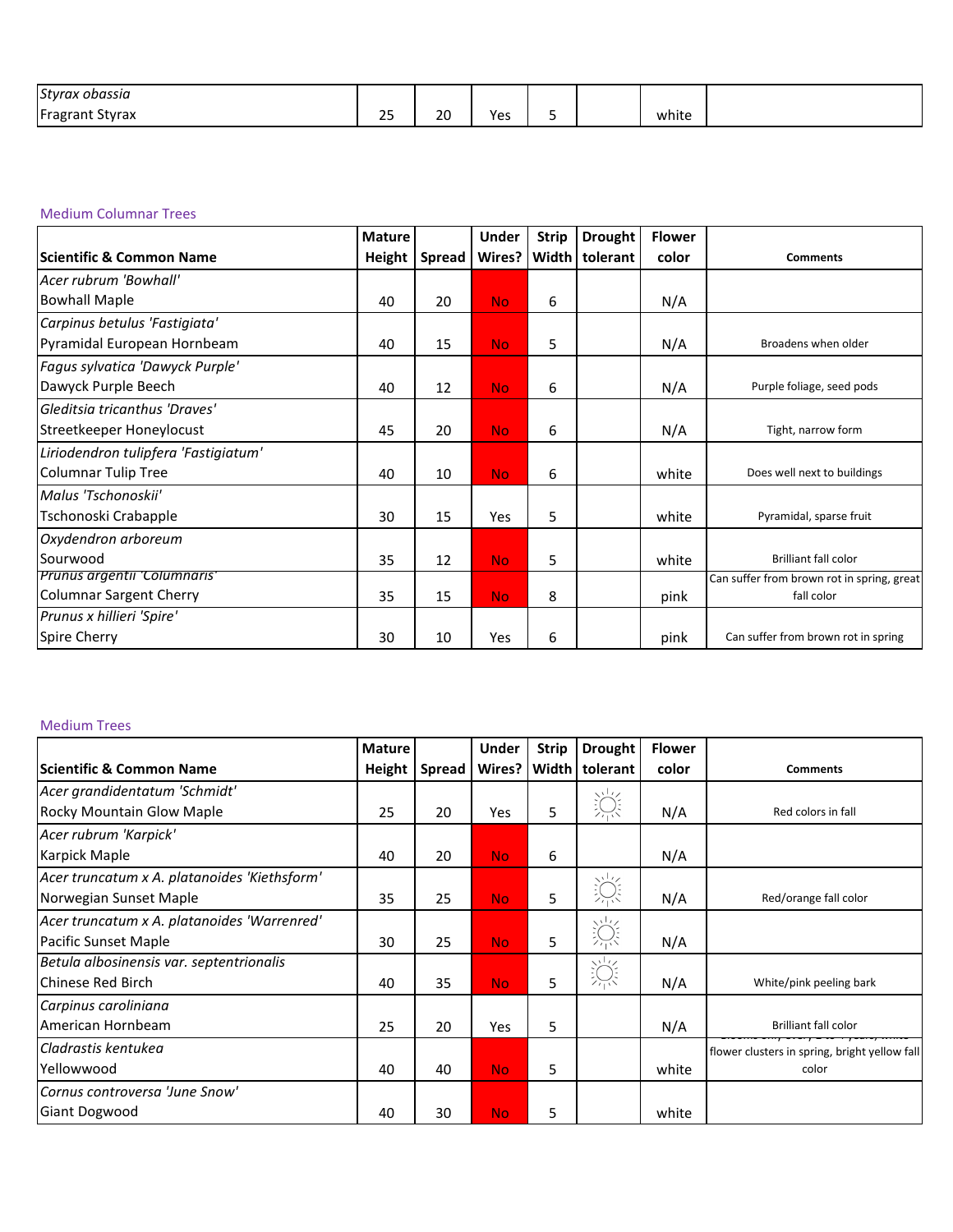| Cornus 'Eddie's White Wonder' |    |    |     |                      |       |                                       |
|-------------------------------|----|----|-----|----------------------|-------|---------------------------------------|
| Eddie's White Wonder Dogwood  | 30 | 20 | Yes |                      | white |                                       |
| Thornless Cockspur Hawthorn   | 25 | 30 | Yes |                      | white | Red fruit                             |
| Crataegus phaenopyrum         |    |    |     | $\frac{1}{2}$        |       | Do not plant in high use areas, large |
| Washington Hawthorn           | 25 | 20 | Yes | $\widetilde{\cdots}$ | white | thorns                                |

#### Medium Trees continued

|                                      | <b>Mature</b> |               | <b>Under</b> | <b>Strip</b> | <b>Drought</b> | <b>Flower</b> |                                           |
|--------------------------------------|---------------|---------------|--------------|--------------|----------------|---------------|-------------------------------------------|
| <b>Scientific &amp; Common Name</b>  | Height        | <b>Spread</b> | Wires?       | Width        | tolerant       | color         | <b>Comments</b>                           |
| Crataegus x lavallei                 |               |               |              |              |                |               | Thorns when trees are young, fruit stays  |
| Lavalle Hawthorn                     | 25            | 20            | Yes          | 5            |                | white         | on tree                                   |
| Davidia involucrata                  |               |               |              |              |                |               |                                           |
| Dove Tree                            | 40            | 30            | <b>No</b>    | 5            |                | white         | Large flowers in May                      |
| Eucommia ulmoides                    |               |               |              |              |                |               |                                           |
| Hardy Rubber Tree                    | 50            | 40            | <b>No</b>    | 6            |                | N/A           |                                           |
| Fagus sylvatica 'Rohanii'            |               |               |              |              |                |               |                                           |
| Purple Oak Leaf Beech                | 50            | 30            | <b>No</b>    | 6            |                | N/A           | Purple leaves                             |
| Halesia monticola                    |               |               |              |              |                |               |                                           |
| Carolina Silverbell                  | 35            | 30            | <b>No</b>    | 5            |                | white         | Fruit/seeds can be messy                  |
| Koelreuteria paniculata              |               |               |              |              |                |               |                                           |
| <b>Goldenrain Tree</b>               | 30            | 30            | Yes          | 5            | 泬              | yellow        | Slow growing                              |
| Magnolia denudata                    |               |               |              |              |                |               |                                           |
| Yulan Magnolia                       | 40            | 40            | <b>No</b>    | 5            |                | white         | Fragrant flowers in spring                |
| Magnolia grandiflora 'Victoria'      |               |               |              |              |                |               |                                           |
| Victoria Evergreen Magnolia          | 25            | 20            | Yes          | 5            |                | white         | Evergreen, drops leaves year-round        |
| Magnolia kobus                       |               |               |              |              |                |               |                                           |
| Kobus Magnolia                       | 30            | 20            | Yes          | 5            |                | white         | Flowers don't emerge until tree is mature |
| Ostrya virginiana                    |               |               |              |              |                |               |                                           |
| Ironwood, American hophornbeam       | 40            | 25            | <b>No</b>    | 5            |                | N/A           | Slow growing                              |
| Phellodendron amurense 'Macho'       |               |               |              |              |                |               |                                           |
| Macho Cork Tree                      | 40            | 40            | <b>No</b>    | 5            |                | N/A           |                                           |
| Prunus cerasifera 'Krauter Vesuvius' |               |               |              |              |                |               |                                           |
| Vesuvius Flowering Plum              | 30            | 20            | Yes          | 5            | 淙              | pink          | Drought tolerant, fruitless               |
| Pterostyrax hispida                  |               |               |              |              |                |               |                                           |
| <b>Fragrant Epaulette Tree</b>       | 40            | 30            | <b>No</b>    | 5            |                | white         |                                           |
| Quercus ilex                         |               |               |              |              |                |               | Broadleaf evergreen, drops leaves year-   |
| <b>Holly Oak</b>                     | 40            | 30            | <b>No</b>    | 5            |                | N/A           | round                                     |
| Styrax japonica                      |               |               |              |              |                |               |                                           |
| Japanese Snowbell                    | 25            | 25            | Yes          | 5            |                | white         |                                           |
| Tilia cordata                        |               |               |              |              |                |               |                                           |
| Little-leaf Linden                   | 30            | 20            | Yes          | 5            |                | N/A           |                                           |
| Tilia cordata 'Chancellor'           |               |               |              |              |                |               |                                           |
| Chancellor Linden                    | 35            | 20            | <b>No</b>    | 6            | 淙              | N/A           |                                           |
| Ulmus parvifolia 'Emer I'            |               |               |              |              |                |               |                                           |
| Athena Classic Elm                   | 30            | 35            | <b>No</b>    | 5            | 淙              | N/A           | High resistance to Dutch Elm disease      |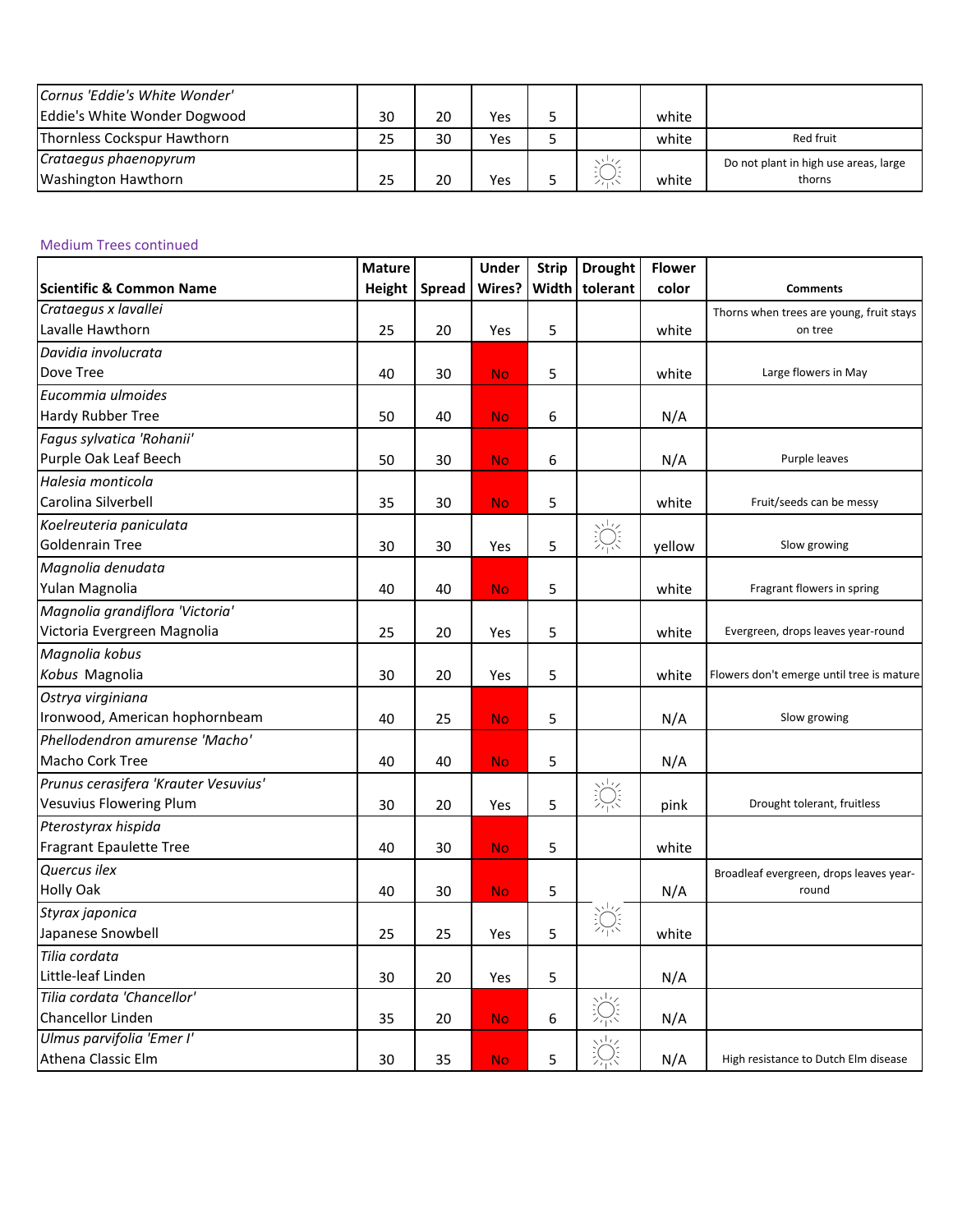### Medium/Large Trees

|                                     | <b>Mature</b> |               | Under     | <b>Strip</b> | <b>Drought</b> | <b>Flower</b> |                                           |
|-------------------------------------|---------------|---------------|-----------|--------------|----------------|---------------|-------------------------------------------|
| <b>Scientific &amp; Common Name</b> | Height        | <b>Spread</b> | Wires?    | Width        | tolerant       | color         | <b>Comments</b>                           |
| Acer campestre                      |               |               |           |              |                |               | Don't let the name fool you, this can get |
| <b>Hedge Maple</b>                  | 50            | 30            | <b>No</b> | 5            | 澿              | N/A           | to be a large tree                        |
| Acer campestre 'Evelyn'             |               |               |           |              |                |               |                                           |
| Queen Elizabeth Hedge Maple         | 40            | 30            | <b>No</b> | 5            |                | N/A           | Upright branching                         |
| Acer freemanii 'Autumn Blaze'       |               |               |           |              |                |               | Cross between silver and red maple -      |
| Autumn Blaze Maple                  | 50            | 40            | <b>No</b> | 6            |                | N/A           | good fall color                           |
| Acer miyabei 'Morton'               |               |               |           |              |                |               |                                           |
| <b>State Street Maple</b>           | 40            | 30            | <b>No</b> | 6            |                | N/A           |                                           |
| Aesculus x carnea 'Briotii'         |               |               |           |              |                |               | Drought and heat resistant, can be        |
| <b>Red Horsechestnut</b>            | 30            | 35            | <b>No</b> | 6            | 淙              | red           | invasive                                  |
| Gingko biloba 'Autumn Gold'         |               |               |           |              |                |               |                                           |
| Autumn Gold Gingko                  | 45            | 35            | <b>No</b> | 6            |                | N/A           |                                           |
| Liquidambar styraciflua'Morraine'   |               |               |           |              |                |               |                                           |
| <b>Morraine Sweetgum</b>            | 40            | 25            | <b>No</b> | 8            |                | N/A           | More compact sweetgum                     |
| Nothofagus antarctica               |               |               |           |              |                |               |                                           |
| Southern Beech                      | 50            | 35            | <b>No</b> | 5            |                | N/A           | Needs irrigation                          |
| Tilia americana'Redmond'            |               |               |           |              |                |               | Pyramidal, needs lots of water when       |
| <b>Redmond Linden</b>               | 50            | 30            | <b>No</b> | 8            |                | N/A           | young                                     |
| Tilia cordata 'Greenspire'          |               |               |           |              |                |               | Pyramidal, often times has structural     |
| Greenspire Linden                   | 40            | 30            | <b>No</b> | 6            |                | N/A           | issues because of tight branching         |
| Allee<br>Ulmus parvifolia 'Emer ii' |               |               |           |              |                |               | Resistant to Dutch Elm disease, good fall |
| Elm                                 | 45            | 35            | <b>No</b> | 5            |                | N/A           | color                                     |

#### Large Columnar Trees

|                                  |               |               |              | Min.         |                         |               |                              |
|----------------------------------|---------------|---------------|--------------|--------------|-------------------------|---------------|------------------------------|
|                                  | <b>Mature</b> |               | <b>Under</b> | <b>Strip</b> | <b>Drought</b>          | <b>Flower</b> |                              |
| lScientific & Common Name        | Height        | <b>Spread</b> |              |              | Wires? Width   tolerant | color         | <b>Comments</b>              |
| Acer nigrum 'Green Column'       |               |               |              |              |                         |               |                              |
| Green Column Black Sugar Maple   | 50            | 10            | No.          | 6            |                         | N/A           | Does well close to buildings |
| Gingko biloba 'Princeton Sentry' |               |               |              |              |                         |               |                              |
| Princeton Sentry Gingko          | 40            | 15            | No.          | 6            |                         | N/A           | Narrow growth patten         |
| Nyssa sylvatica                  |               |               |              |              |                         |               |                              |
| Tupelo                           | 60            | 20            | <b>No</b>    | 6            |                         | N/A           | Scarlet fall color           |
| Quercus x 'Crimschmidt'          |               |               |              |              |                         |               |                              |
| Crimson Spire Oak                | 45            | 15            | No.          | 6            |                         | N/A           |                              |
| Quercus frainetto                |               |               |              |              | $\frac{1}{2}$           |               |                              |
| Italian Oak                      | 50            | 30            | No.          | 6            | $\frac{1}{2}$           | N/A           | Drought resistant            |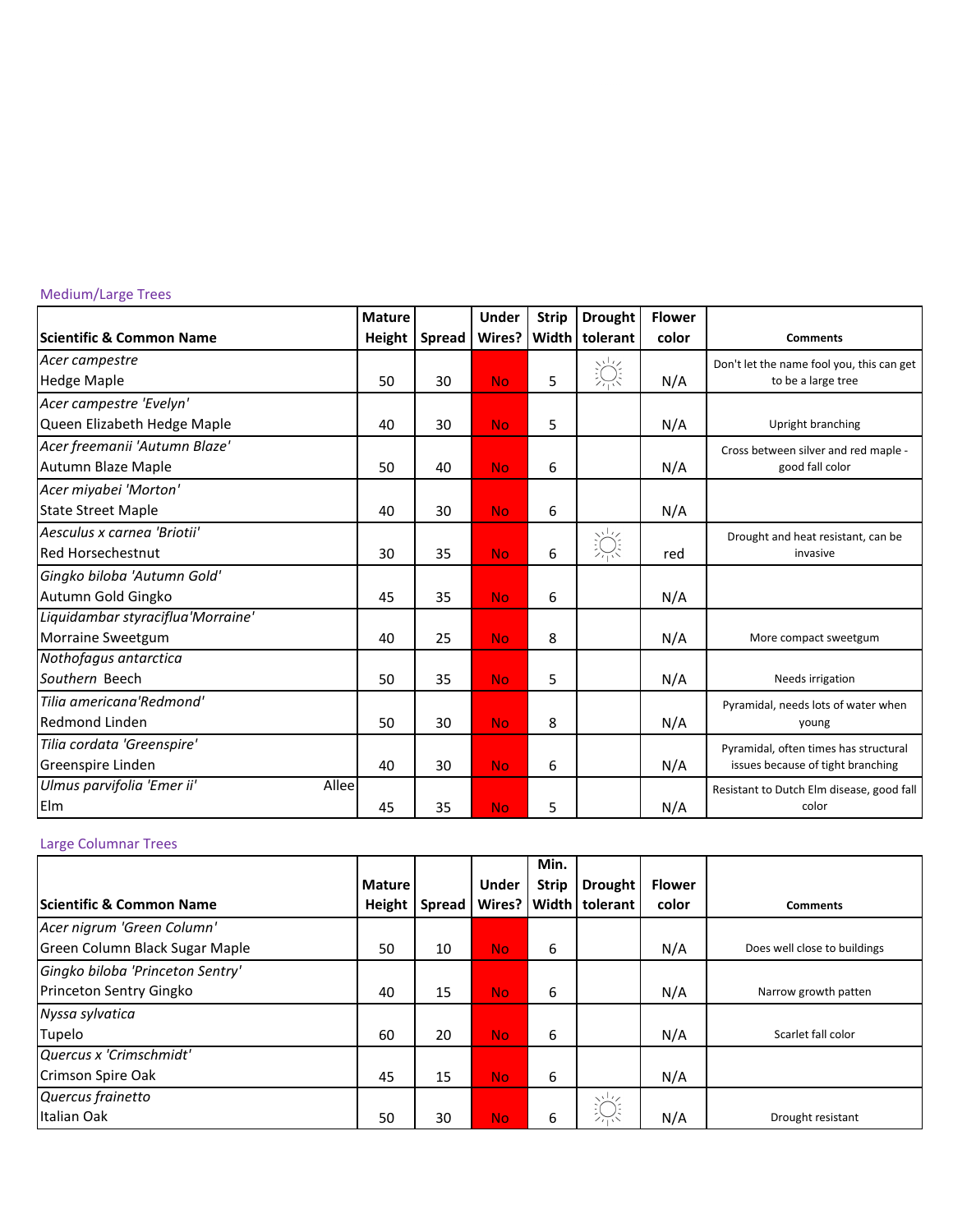| Quercus robur 'Fastigiata'     |    |    |     |  |     | Dead/brown leaves can hang on tree |
|--------------------------------|----|----|-----|--|-----|------------------------------------|
| <b>Skyrocket Oak</b>           | 40 | 15 | No\ |  | N/A | through winter                     |
| Taxodium distichum 'Mickelson' |    |    |     |  |     |                                    |
| Shawnee Brave bald Cypress     | 55 | 20 | No\ |  | N/A | Deciduous conifer                  |

### Large Trees

|                                       | <b>Mature</b> |               | <b>Under</b> | <b>Strip</b> | <b>Drought</b> | <b>Flower</b> |                                           |
|---------------------------------------|---------------|---------------|--------------|--------------|----------------|---------------|-------------------------------------------|
| <b>Scientific &amp; Common Name</b>   | Height        | <b>Spread</b> | Wires?       | Width        | tolerant       | color         | <b>Comments</b>                           |
| Acer saccharum 'Bonfire'              |               |               |              |              |                |               |                                           |
| <b>Bonfire Sugar Maple</b>            | 50            | 40            | <b>No</b>    | 6            |                | N/A           | Fastest growing sugar maple               |
| Acer saccharum 'Commemoration'        |               |               |              |              |                |               |                                           |
| <b>Commemoration Sugar Maple</b>      | 50            | 35            | <b>No</b>    | 6            |                | N/A           |                                           |
| Acer saccharinum 'Green Mountain'     |               |               |              |              |                |               |                                           |
| Green Mountain Sugar Maple            | 45            | 35            | <b>No</b>    | 6            |                | N/A           | Reliable fall color                       |
| Acer saccharum 'Legacy'               |               |               |              |              |                |               |                                           |
| Legacy Sugar Maple                    | 50            | 35            | <b>No</b>    | 6            | 泬              | N/A           |                                           |
| Aesculus flava                        |               |               |              |              |                |               |                                           |
| Yellow Buckeye                        | 60            | 40            | <b>No</b>    | 6            |                | yellow        |                                           |
| Catalpa speciosa                      |               |               |              |              |                |               | Big leaves, big tree. Clusters of flowers |
| Northern Catalpa                      | 50            | 35            | <b>No</b>    |              |                | white         | speckled yellow/purple up close           |
| Cercidiphyllum japonicum              |               |               |              |              |                |               |                                           |
| Katsura Tree                          | 40            | 40            | <b>No</b>    | 6            |                | N/A           | Requires lots of water when young         |
| Gingko biloba 'Magyar'                |               |               |              |              |                |               | More upright and columnar than            |
| Magyar Gingko                         | 50            | 25            | <b>No</b>    | 6            |                | N/A           | "Autumn Gold"                             |
| Gymnocladus dioicus 'Espresso'        |               |               |              |              |                |               |                                           |
| Espresso Kentucky Coffee              | 50            | 35            | <b>No</b>    | 6            |                | N/A           |                                           |
| Liquidambar styraciflua 'Rotundiloba' |               |               |              |              |                |               |                                           |
| Rotundiloba Sweetgum                  | 45            | 25            | <b>No</b>    | 6            |                | N/A           | Fruitless                                 |
| Liriodendron tulipifera               |               |               |              |              |                |               | Very fasy growing, can get large in open  |
| <b>Tulip Tree</b>                     | 60            | 30            | <b>No</b>    | 6            |                | yellow        | areas                                     |
| Metasequoia glyptostroboides          |               |               |              |              |                |               | Fast growing, deciduous conifer, golden   |
| Dawn Redwood                          | 70            | 25            | <b>No</b>    | 6            |                | N/A           | needles in fall                           |
| Plantanus x acerifolia                |               |               |              |              |                |               | More anthracnose resistant, large tree    |
| London Planetree                      | 75            | 60            | <b>No</b>    | 6            |                | N/A           | that needs space                          |
| Quercus bicolor                       |               |               |              |              |                |               | Shaggy, peeling bark. Heat/drought        |
| Swamp White Oak                       | 60            | 40            | <b>No</b>    | 6            |                | N/A           | tolerant, tolerates poorly-draining soil. |
| Quercus coccinea                      |               |               |              |              |                |               |                                           |
| Scarlet Oak                           | 60            | 40            | <b>No</b>    | 6            | 淙              | N/A           | <b>Brilliant fall color</b>               |
| Quercus garryana                      |               |               |              |              |                |               |                                           |
| Oregon Oak                            | 50            | 40            | <b>No</b>    | 8            |                | N/A           | PNW native                                |
| Quercus imbricaria                    |               |               |              |              |                |               |                                           |
| Shingle Oak                           | 60            | 50            | <b>No</b>    | 6            | 涂              | N/A           |                                           |
| Quercus muehlenbergii                 |               |               |              |              | 浣              |               |                                           |
| Chestnut Oak                          | 60            | 50            | <b>No</b>    | 6            |                | N/A           |                                           |
|                                       |               |               |              |              |                |               |                                           |